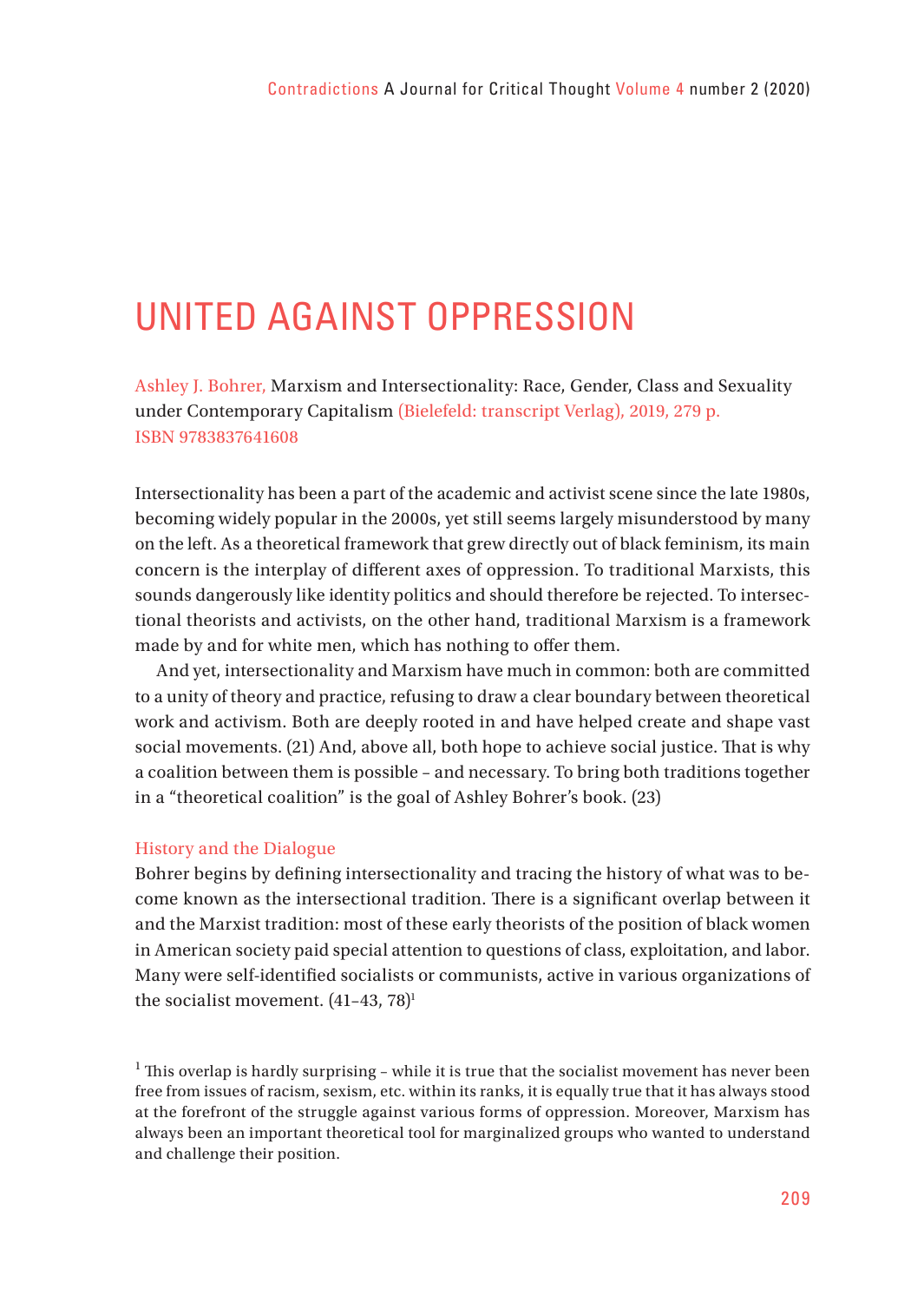#### Eliška Kubicová

The core principle of intersectional thinking, as defined by Bohrer, is that of the non-hierarchy of oppressions. Different systems of oppression are mutually constitutive, which means that a) they cannot be separated from each other, neither in practice nor conceptually, b) none of them is more important than the others, and c) none of them is unilaterally causing the others. Oppression needs to be thought and analyzed on multiple levels simultaneously: personal, family, structural. Questions of identity are central to intersectional thinking, but identities are group-based, located within, and shaped by, social structures. (91–95)

It is this focus on identity and individual experience above all that Marxists have criticized. On the practical level, it supposedly leads to fragmentation and makes coalition-building impossible. (103) On the theoretical level, intersectionality is associated with identity politics growing out of poststructuralism, which has been criticized by Marxists as "idealist" and unable to account for real-world power structures. (106) This critique, however, is based on a misinterpretation: not only does intersectionality conceive identity in direct relation to social structures, but a focus on solidarity and coalition-building has always been a key principle of intersectional politics. (104)

Among the most prominent intersectional critiques of Marxism is that of Eurocentrism and androcentrism. Can a theoretical framework that was created to analyze the situation of white male factory workers be sufficiently "stretched" to apply to other populations as well? (168) As a counterargument, Bohrer devotes a chapter to the many Marxist and Marxism-inspired thinkers who have successfully applied its theoretical tools to issues of race, gender, or sexuality – from Marxist feminists and the concept of reproductive labor to theorists of colonialism and their work on primitive accumulation. (123–157)

Bohrer does not however deny that this critique needs to be taken seriously. On a practical level, if working-class unity is the necessary condition for a successful anti-capitalist struggle, how come it is never the white male heterosexual workers who are expected to disregard their particular position in favor of the interests of the whole? On a theoretical level, what is it about the social position of the white male factory worker that supposedly makes it universalizable, while other positions are thought of as inherently particular? (168–170, 251)

One could argue that what gives the proletariat its key role in the anti-capitalist struggle has nothing to do with gender, race, or even type of work in a narrow sense, but derives rather from its position within the capitalist system, which depends on it for its functioning while simultaneously denying it a proper place in the social whole. While Marxism has long proven its usefulness far beyond its original context, it is also true that failing to account for the particular historical conditions in which it was born would be to ignore the key insight of historical materialism: human theories and philosophies are never independent of the material conditions of the world in which they were created. In this sense, this critique is at least partially well-founded.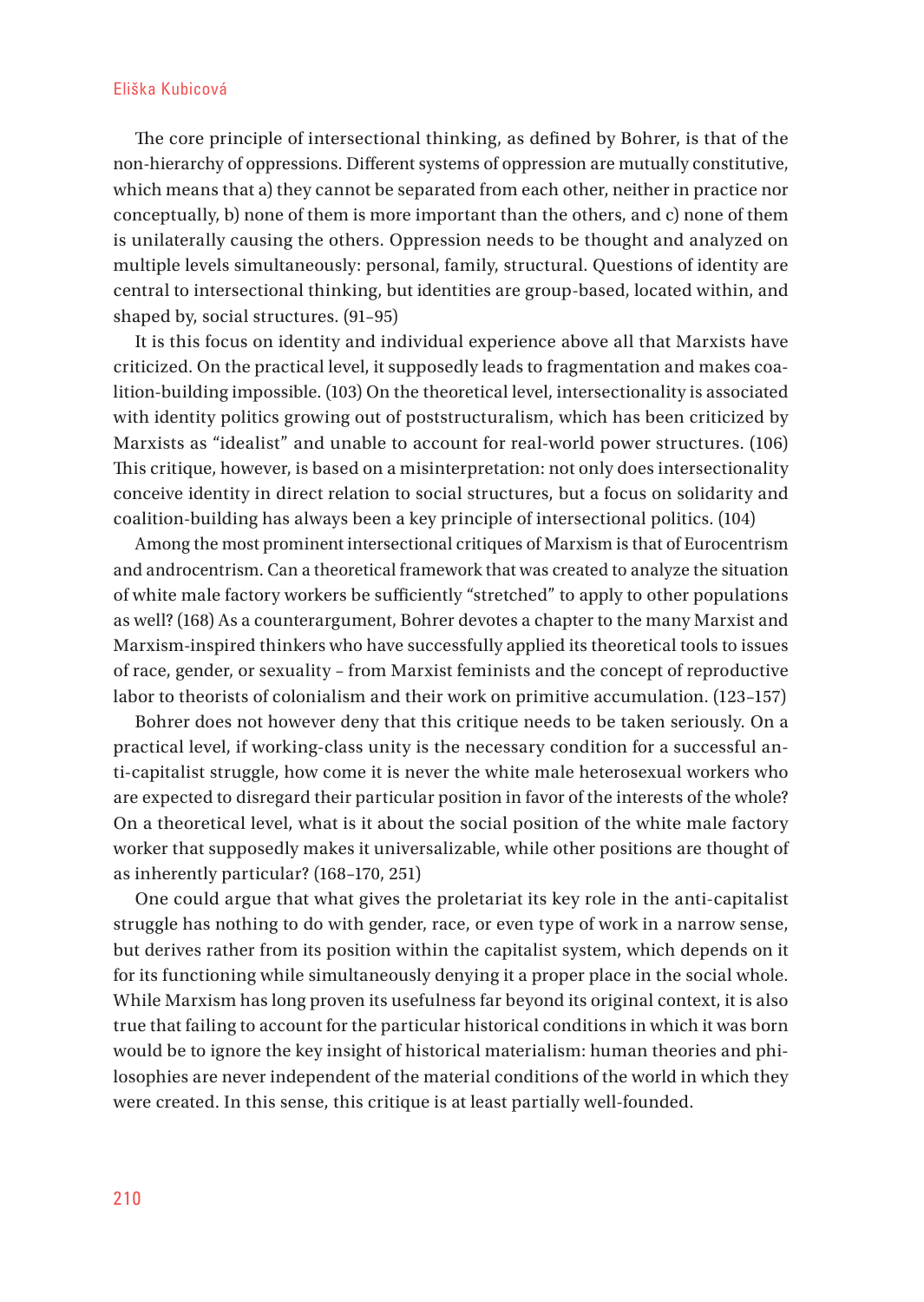## Disagreements: Exploitation and Oppression

The relationship between exploitation and oppression is a key point of contention between Marxism and intersectionality. For Marxists, there is no doubt that oppression is highly useful to capital: by giving relative privileges to certain groups, it both redirects their frustrations and gives them a stake in the system, thus dividing the working class (175–176); it also creates groups whose vulnerability makes them especially easy to exploit  $(190).<sup>2</sup>$ 

Most Marxists – though Bohrer also cites a minority who do not share this view (193–196) – agree that oppression is produced by exploitation. To some, this means that exploitation is what *defines* capitalism, while oppression is historically contingent. (187) Bohrer recognizes the usefulness of this position: it can account for the way in which capitalism can adapt to local conditions while its core logic remains unchanged. She however also notes that it seems somewhat arbitrary: since there has never been a capitalism without oppression, why exactly is exploitation fundamental to capitalism and oppression is not? (188)

In another version of this argument, oppression emerges from exploitation as an ideological tool that helps solidify practices of exploitation by providing a justification for it. While exploitation and oppression eventually become completely enmeshed, there is nevertheless a clear, causal relationship between them. For example, while slavery was motivated by economic reasons, it could not have functioned without racial oppression and the accompanying ideology.3 (189–190)

Intersectionality, on the other hand, understands exploitation as one among many forms of oppression, or, more precisely, the form that oppression takes in the world of work. (193) This arguably allows for a better analysis of those forms of oppression with no obvious link to the economic sphere. The issue with it, however, is that the unique explanatory power of the concept of exploitation as defined by Marxism is lost.<sup>4</sup> (195)

Part of the problem is that the object of analysis is not the same. While Marxism is capable of producing an analysis of oppression (unlike what many of its critics believe, it does not in fact claim that the social sphere is unilaterally determined by the economic  $s$ phere and therefore irrelevant), $s$  its ultimate goal is explaining capitalism. The reverse is true for intersectionality: while most of the intersectional thinkers mentioned by

 $2$  Examples include women, people of color, or undocumented migrants.

<sup>3</sup> Bohrer cites this example from Walter Rodney. Walter Rodney, *How Europe Underdeveloped Africa* (Washington D.C.: Howard University Press, 1982), pp. 223–235.

 $<sup>4</sup>$  An analogy can be drawn between the attitude associated with intersectionality and common</sup> liberal accounts, which use the word "exploitation" to refer to harsh work conditions. The latter ignores the original meaning of the term, whose real power lies in unmasking the reality behind the supposedly "fair and free" nature of the contract between the worker and the capitalist, thus showing how *all* waged work is problematic under capitalism.

<sup>5</sup> Bohrer herself makes this argument – see pp. 161–163.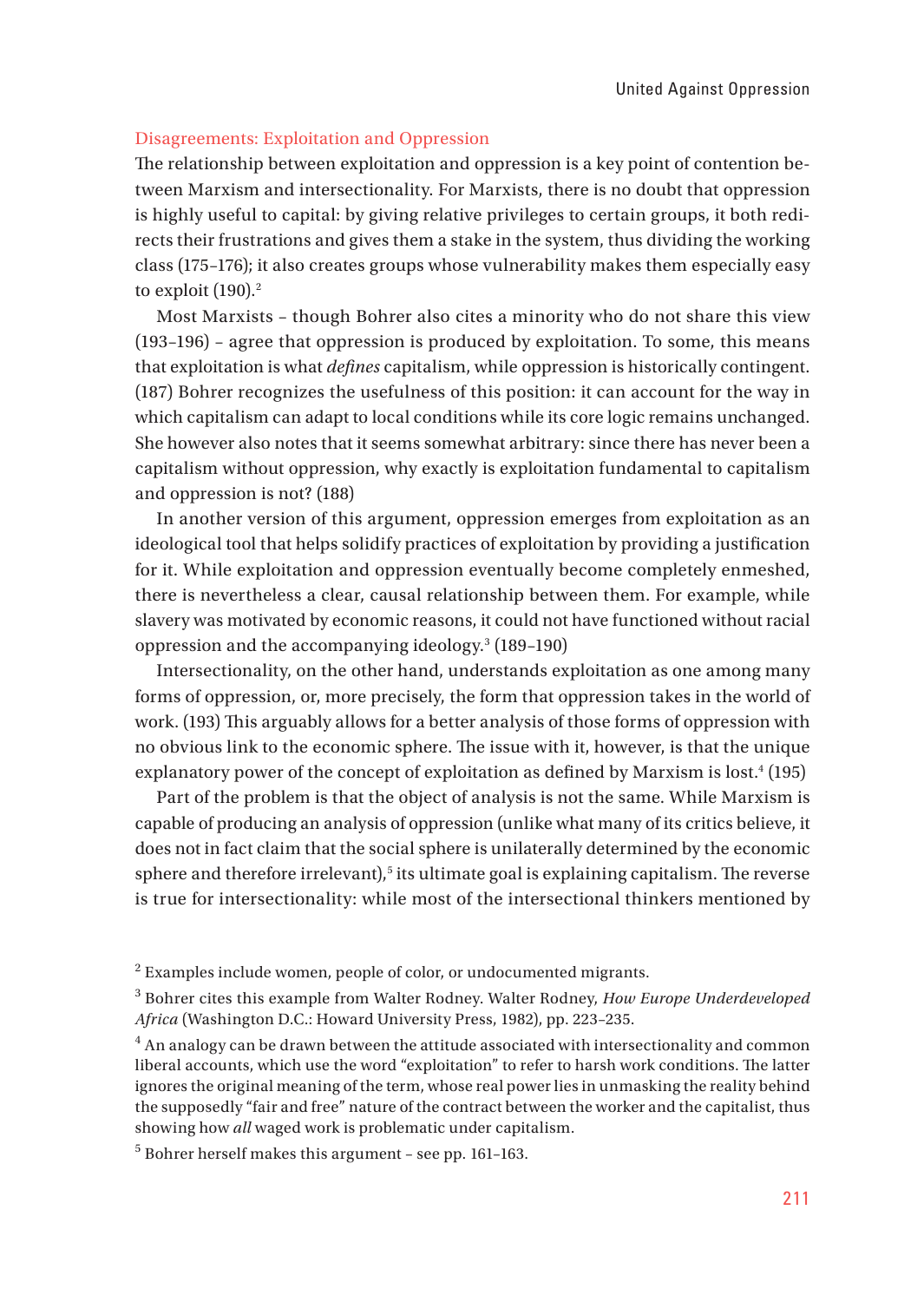#### Eliška Kubicová

Bohrer agree that capitalism plays an important role in the mechanism of oppression, it is oppression, and not capitalism, that is the object of their analysis.

Bohrer's solution to the problem is to posit oppression and exploitation as two distinct, equally important, and mutually reinforcing phenomena; essentially – though she does not say this - confining Marxism and intersectionality each to its own sphere, within which it has better explanatory power than the other. (200-203) This solution, however, does not change the fact that the key principles of the two analytical frameworks are incompatible with each other.

# Convergences: Contradictions and Dialectics

What the two traditions share is what Bohrer refers to as the dialectics of difference. Central to both their theory and their practical politics is the idea that the world we live in is one of contradictions and irreducible differences. This sets them apart from other traditions, most notably liberalism, which believes that all humans are essentially the same and any fundamental differences can (and should) be overcome. (225-226)

In Marxism, according to Bohrer, dialectics is the name given to the contradictions created by capitalism and their non-resolution. (208) For example, capitalism produces both extreme wealth and extreme poverty. Under capitalism, a legal (or formal) freedom and equality are the conditions of the possibility of actual un-freedom and inequality. (209)

While a Hegelian understanding of dialectics is driven by a need for unity, an eventual synthesis of the two opposites, Marxism espouses what Adorno has called *negative dialectics,* which rejects this synthetic moment, believing that any analysis grounded in a desire for unity or sameness is inevitably reductive. Intersectionality takes this view even further: contradictions and differences are not just to be accepted but welcomed as a source of creativity. (216–217)

For intersectionality, dialectics is a way of understanding how different axes of oppression interplay to produce irreconcilable demands on individuals. (218–219) Intersectional dialectics also allows us to analyze how we can all be both oppressors and oppressed at the same time, even within the same axis of oppression (see, for example, internalized misogyny). (222-223) Finally, intersectionality sees difference as the condition of possibility of radical collective action: different experiences of oppression give people different knowledge, which is the necessary source of ideas for new, radical solutions. (225)

To both traditions, dialectics means seeing the world as inherently contradictory. It also means that the structural and the individual are both essential to analysis: the structure is what shapes the individual experience (though it does not unilaterally determine it); the individual experience can give us unique information about the structure because every individual occupies a unique location within it. (227–229)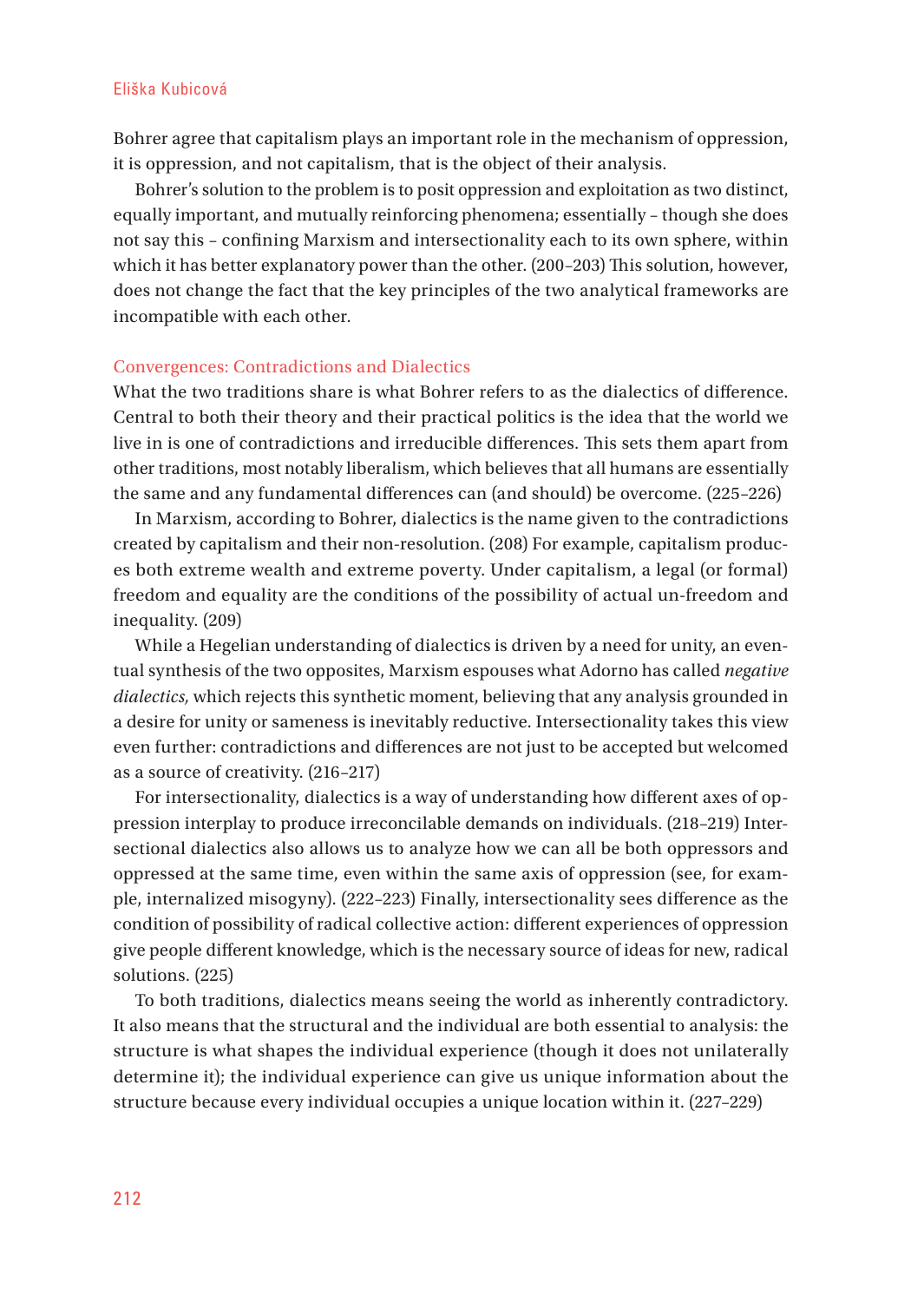### Practical politics

The traditional Marxist approach, according to Bohrer, is to base solidarity and collective action on commensurability or shared experience. She takes the recent debates about racial justice to illustrate the problem with this approach: while white allies have an important part to play in the movement, their solidarity cannot be based on commensurability. On the contrary, emphasizing what we have in common drowns out the voices of the oppressed, leading to further marginalization of those who are already marginalized. (232–233)

Another problem with this approach is that commensurability is a product of capitalism and is therefore something a true anti-capitalist politics should seek to subvert.  $(234-235)$  The principle of commensurability was born from capital's need for commodity exchange. When capitalism produces differences, they are group-based ones, such as race or gender, with a push towards intra-group homogenization.<sup>6</sup> (243–244) When it seemingly embraces differences, it does so only in order to neutralize them, to "domesticate" the radical impulses that might otherwise grow out of them.7

Anti-capitalist politics, then, should seek to preserve and protect the incommensurable as that which makes us human beings, rather than just workers, or wheels in the capitalist machine in general. (248) There is also a tactical argument to be made: we can only organize from the position of incommensurability. (254) We find ourselves at different locations within the matrix of oppressions, but all of us are shaped by it in equal measure. Even so-called "privilege" is a type of deformation, wherein people's ability to empathize with their fellow humans is taken away by a structure of violence.<sup>8</sup>  $(257-258)$  From this perspective, intersectionality seems to offer a better approach to practical politics.

#### The Way Forward

At times, Bohrer seems to commit the same error she points out in others, that of misinterpreting what she critiques. After arguing at length that Marxism is not in fact guilty of the economic reductionism that it is often criticized for, she nevertheless seems to suggest that the reason it needs a coalition with intersectionality is to balance out its focus on the economic sphere.

Her claim that Marxists see class identity as key to the anti-capitalist struggle, while refusing all other identities because they supposedly hinder collective action, (253) is

 $^6$  Indeed, reducing a person to their race/gender/sexual orientation/disability, etc., is a common tool of oppression.

 $7$  In contemporary neoliberal capitalism, this is exemplified by the discipline of "diversity management," which has been gaining popularity in multinational corporations. (245)

<sup>8</sup> This, of course, does not mean that the experiences of privileged people are in any way comparable to those of the oppressed, or that those who are complicit in oppression should not be held responsible for their actions.